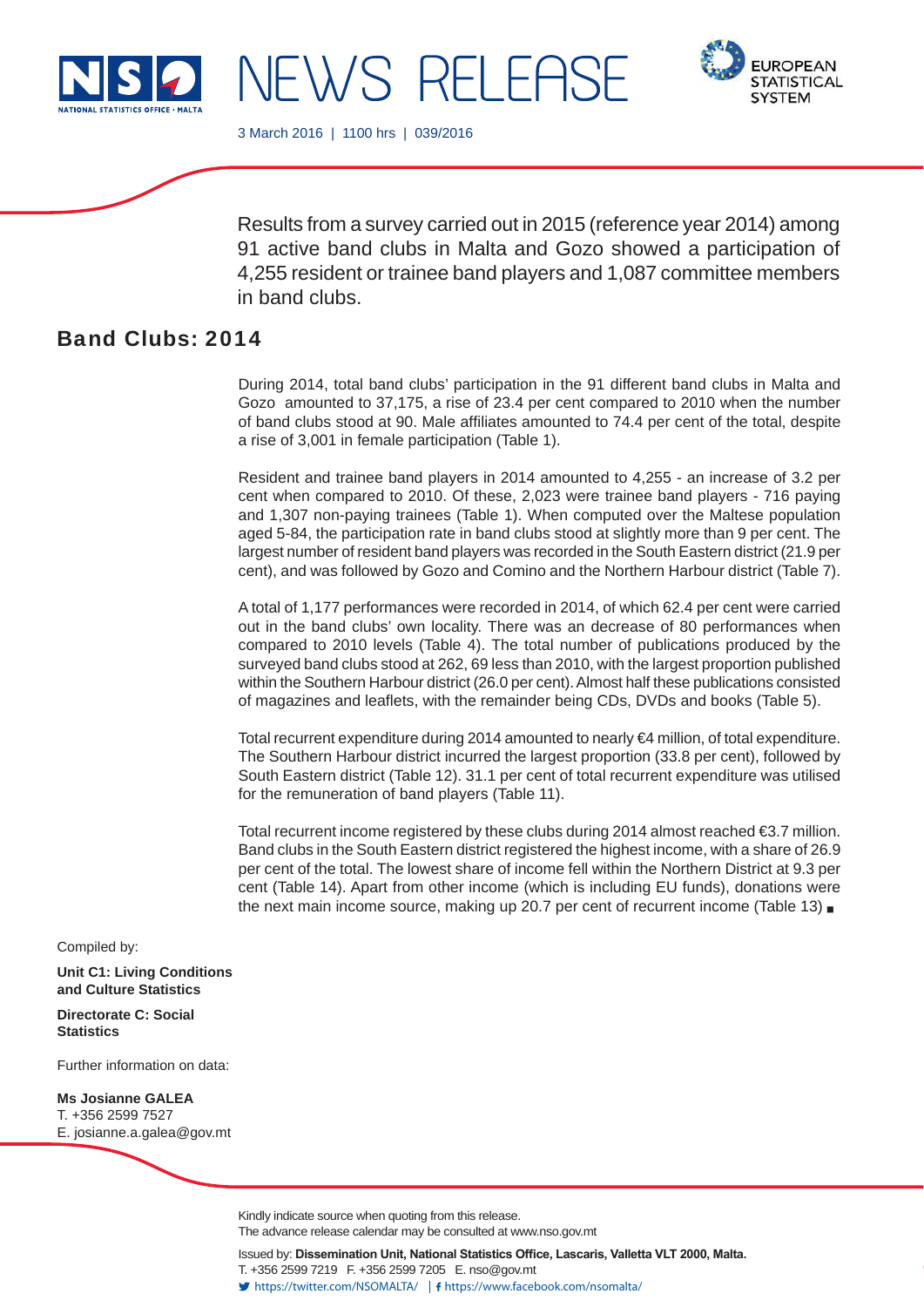|                              |              | 2010           |              | 2014         |                |              |
|------------------------------|--------------|----------------|--------------|--------------|----------------|--------------|
|                              | <b>Males</b> | <b>Females</b> | <b>Total</b> | <b>Males</b> | <b>Females</b> | <b>Total</b> |
| <b>Resident band players</b> | 1,947        | 630            | 2,577        | 1,652        | 580            | 2,232        |
| <b>Trainee band players</b>  | 1,055        | 491            | 1,546        | 1,339        | 684            | 2,023        |
| Paying                       | 240          | 47             | 287          | 535          | 181            | 716          |
| Non Paying                   | 815          | 444            | 1,259        | 804          | 503            | 1,307        |
| <b>Committee members</b>     | 1,317        | 109            | 1,426        | 1,019        | 68             | 1,087        |
| <b>Other Members</b>         | 19,312       | 5,273          | 24,585       | 23,661       | 8,172          | 31,833       |
| <b>Total</b>                 | 23,631       | 6,503          | 30,134       | 27,671       | 9,504          | 37,175       |
|                              |              | $\%$           |              |              |                |              |
| <b>Resident band players</b> | 75.6         | 24.4           | 100.0        | 74.0         | 26.0           | 100.0        |
| <b>Trainee band players</b>  | 68.2         | 31.8           | 100.0        | 66.2         | 33.8           | 100.0        |
| <b>Committee members</b>     | 92.4         | 7.6            | 100.0        | 93.7         | 6.3            | 100.0        |
| <b>Other Members</b>         | 78.6         | 21.4           | 100.0        | 74.3         | 25.7           | 100.0        |



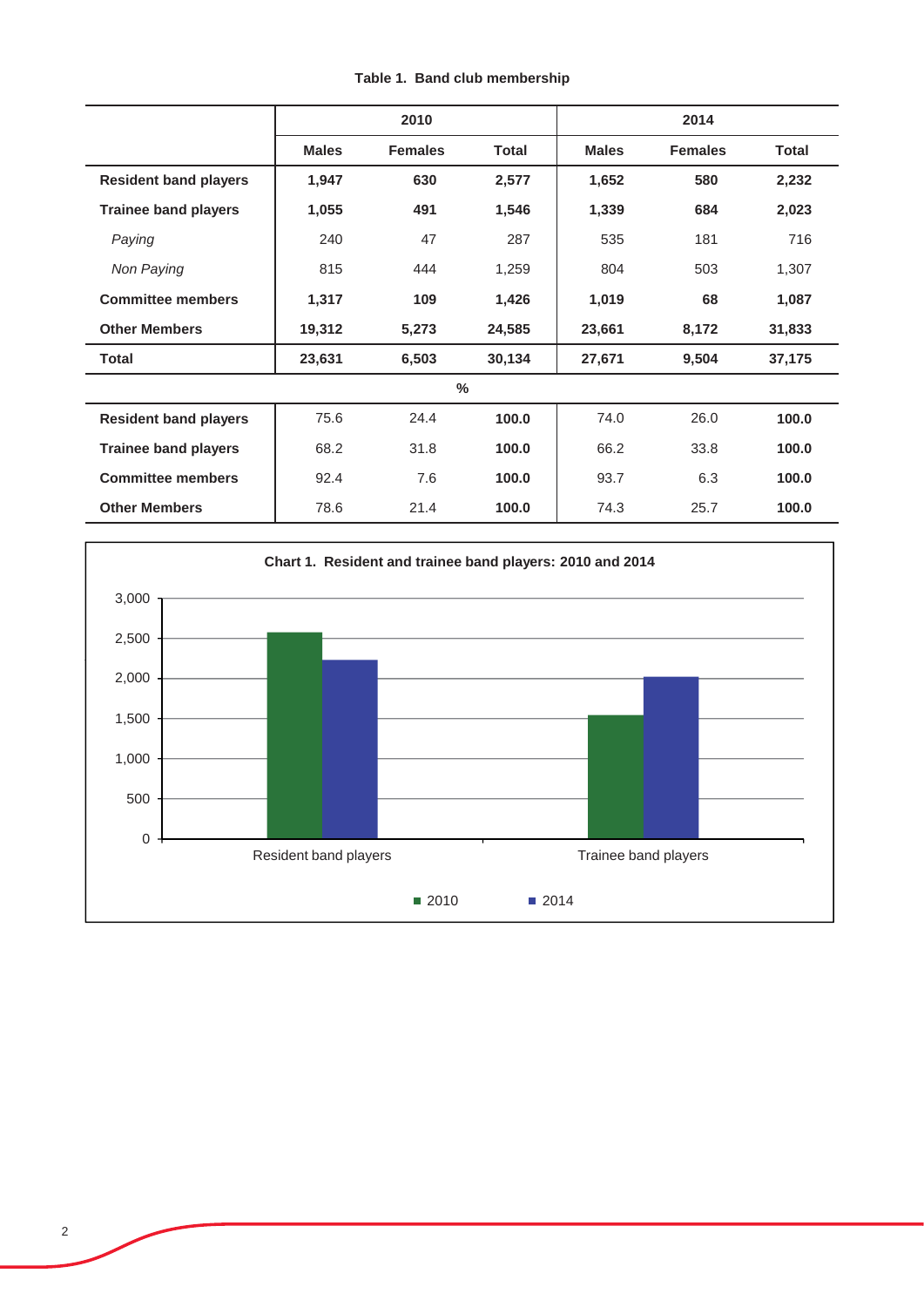### **Table 2. Band club membership as a percentage of total band club membership**

|                       |              |                |              |              |                | per cent     |  |
|-----------------------|--------------|----------------|--------------|--------------|----------------|--------------|--|
|                       | 2010         |                |              | 2014         |                |              |  |
|                       | <b>Males</b> | <b>Females</b> | <b>Total</b> | <b>Males</b> | <b>Females</b> | <b>Total</b> |  |
| Resident band players | 8.2          | 9.7            | 8.6          | 6.0          | 6.1            | 6.0          |  |
| Trainee band players  | 4.5          | 7.6            | 5.1          | 4.8          | 7.2            | 5.4          |  |
| Committee members     | 5.6          | 1.7            | 4.7          | 3.7          | 0.7            | 2.9          |  |
| <b>Other Members</b>  | 81.7         | 81.1           | 81.6         | 85.5         | 86.0           | 85.6         |  |
| <b>Total</b>          | 100.0        | 100.0          | 100.0        | 100.0        | 100.0          | 100.0        |  |

### **Table 3. Band club membership as a percentage of total population 5-84 years**

|                       |              |                |              |              |                | per cent     |  |  |
|-----------------------|--------------|----------------|--------------|--------------|----------------|--------------|--|--|
|                       | 2010         |                |              |              | 2014           |              |  |  |
|                       | <b>Males</b> | <b>Females</b> | <b>Total</b> | <b>Males</b> | <b>Females</b> | <b>Total</b> |  |  |
| Resident band players | 1.0          | 0.3            | 0.7          | 0.8          | 0.3            | 0.6          |  |  |
| Trainee band players  | 0.5          | 0.3            | 0.4          | 0.7          | 0.3            | 0.5          |  |  |
| Committee members     | 0.7          | 0.1            | 0.4          | 0.5          | 0.0            | 0.3          |  |  |
| <b>Other Members</b>  | 9.9          | 2.7            | 6.3          | 11.9         | 4.1            | 8.0          |  |  |

#### **Table 4. Band programmes**

|                     | 2010  | 2014  |
|---------------------|-------|-------|
| In own locality     | 777   | 734   |
| In other localities | 480   | 443   |
| Total               | 1,257 | 1,177 |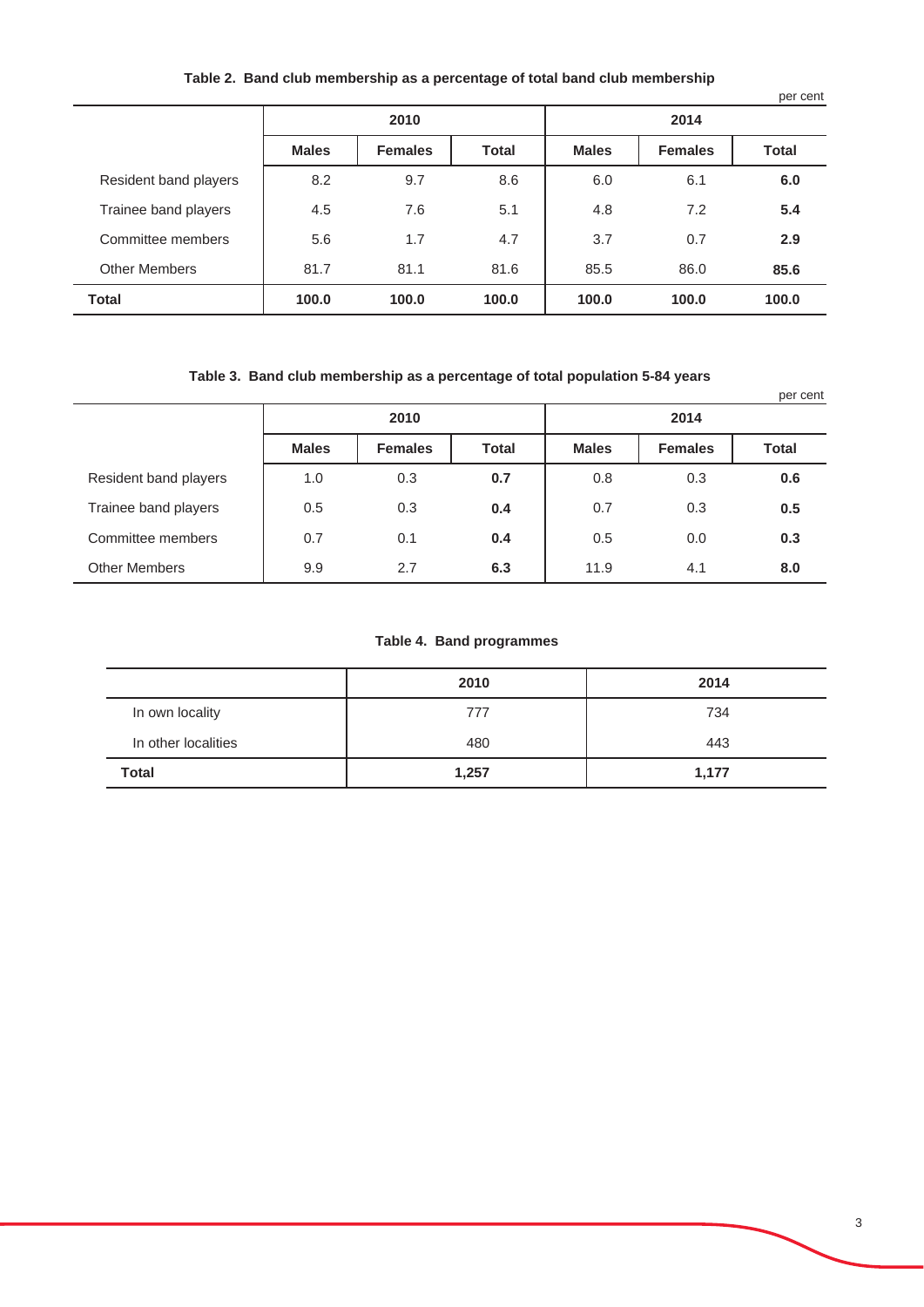|                  | 2010               |                               |                    |              | 2014               |                               |                    |              |
|------------------|--------------------|-------------------------------|--------------------|--------------|--------------------|-------------------------------|--------------------|--------------|
| <b>District</b>  | <b>Feast books</b> | <b>Magazines/</b><br>leaflets | <b>Videos/DVDs</b> | <b>Total</b> | <b>Feast books</b> | <b>Magazines/</b><br>leaflets | <b>Videos/DVDs</b> | <b>Total</b> |
| Southern Harbour | 18                 | 44                            | 28                 | 90           | 20                 | 37                            | 11                 | 68           |
| Northern Harbour | 19                 | 27                            | 18                 | 64           | 19                 | 13                            | 5                  | 37           |
| South Eastern    | 18                 | 31                            | 17                 | 66           | 22                 | 22                            | 9                  | 53           |
| Western          | 15                 | 24                            | 10                 | 49           | 12                 | 32                            | 4                  | 48           |
| Northern         | 8                  | $\overline{4}$                | 2                  | 14           | 7                  | 5                             | 3                  | 15           |
| Gozo and Comino  | 9                  | 26                            | 13                 | 48           | 12                 | 27                            | $\overline{2}$     | 41           |
| <b>Total</b>     | 87                 | 156                           | 88                 | 331          | 92                 | 136                           | 34                 | 262          |

**Table 6. Copies of Band club publications sold or distributed by type and district: 2014**

| <b>District</b>  | <b>Feast books</b> |        | <b>Magazines/leaflets</b> |                          |      | Videos/DVDs<br>Cassettes/CDS |      |                |
|------------------|--------------------|--------|---------------------------|--------------------------|------|------------------------------|------|----------------|
|                  | free               | sold   | free                      | sold                     | free | sold                         | free | sold           |
| Southern Harbour | 25,311             | 185    | 19,603                    |                          | 107  | 1,023                        | 22   | 520            |
| Northern Harbour | 12,478             | ۰.     | 17,038                    | 47                       | 49   | 354                          |      | $\overline{2}$ |
| South Eastern    | 20,300             | 50     | 32,310                    | $\overline{\phantom{a}}$ |      | 382                          | 120  | 398            |
| Western          | 12,100             | 3,000  | 14,430                    |                          | ۰    | 270                          | 5    | 185            |
| Northern         | 8,600              | 1,000  | 1,580                     | $\overline{\phantom{a}}$ | 13   | 49                           | 4    | 8              |
| Gozo and Comino  | 8,993              | $\sim$ | 13.475                    | $\overline{\phantom{a}}$ | 274  | 316                          | 88   | 12             |
| <b>Total</b>     | 87,782             | 4,235  | 98,436                    | 47                       | 443  | 2,394                        | 246  | 1,125          |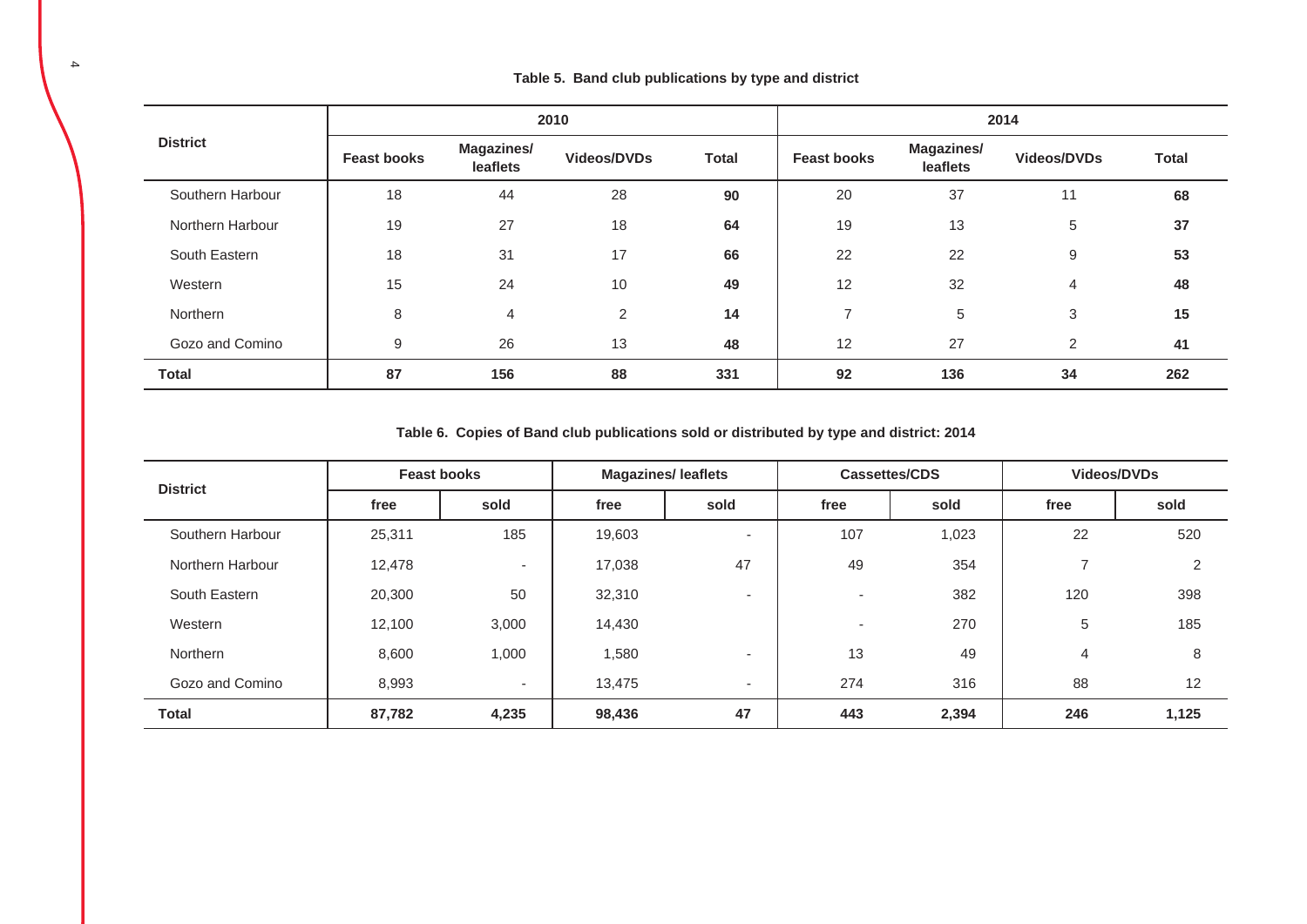|                        |              | 2010           |              |              | 2014           |              |
|------------------------|--------------|----------------|--------------|--------------|----------------|--------------|
| <b>District</b>        | <b>Males</b> | <b>Females</b> | <b>Total</b> | <b>Males</b> | <b>Females</b> | <b>Total</b> |
| <b>MALTA</b>           | 1,947        | 630            | 2,577        | 1,652        | 580            | 2,232        |
| <b>Malta</b>           | 1,522        | 521            | 2,043        | 1,275        | 479            | 1,753        |
| Southern Harbour       | 392          | 89             | 481          | 263          | 93             | 356          |
| Northern Harbour       | 373          | 130            | 503          | 303          | 94             | 398          |
| South Eastern          | 396          | 144            | 540          | 356          | 134            | 490          |
| Western                | 183          | 72             | 255          | 205          | 80             | 285          |
| Northern               | 178          | 86             | 264          | 148          | 77             | 225          |
| <b>Gozo and Comino</b> | 425          | 109            | 534          | 377          | 102            | 479          |
|                        |              |                | % total      |              |                |              |
| <b>MALTA</b>           | 100.0        | 100.0          | 100.0        | 100.0        | 100.0          | 100.0        |
| <b>Malta</b>           | 78.2         | 82.7           | 79.3         | 77.2         | 82.5           | 78.5         |
| Southern Harbour       | 20.1         | 14.1           | 18.7         | 15.9         | 16.1           | 15.9         |
| Northern Harbour       | 19.2         | 20.6           | 19.5         | 18.4         | 16.3           | 17.8         |
| South Eastern          | 20.3         | 22.9           | 21.0         | 21.5         | 23.1           | 21.9         |
| Western                | 9.4          | 11.4           | 9.9          | 12.4         | 13.8           | 12.8         |
| Northern               | 9.1          | 13.7           | 10.2         | 9.0          | 13.3           | 10.1         |
| <b>Gozo and Comino</b> | 21.8         | 17.3           | 20.7         | 22.8         | 17.5           | 21.5         |

**Table 7. Resident band players by band clubs' district and percentage distribution**

**Table 8. Trainee band players by band clubs' district and percentage distribution**

| <b>District</b>        |              | 2010           |              |              | 2014           |              |
|------------------------|--------------|----------------|--------------|--------------|----------------|--------------|
|                        | <b>Males</b> | <b>Females</b> | <b>Total</b> | <b>Males</b> | <b>Females</b> | <b>Total</b> |
| <b>MALTA</b>           | 1,055        | 491            | 1,546        | 1,339        | 684            | 2,023        |
| <b>Malta</b>           | 939          | 412            | 1,351        | 1,159        | 592            | 1,751        |
| Southern Harbour       | 164          | 89             | 253          | 272          | 91             | 363          |
| Northern Harbour       | 251          | 96             | 347          | 257          | 152            | 409          |
| South Eastern          | 199          | 114            | 313          | 321          | 201            | 522          |
| Western                | 168          | 52             | 220          | 134          | 61             | 195          |
| Northern               | 157          | 61             | 218          | 175          | 87             | 262          |
| <b>Gozo and Comino</b> | 116          | 79             | 195          | 180          | 92             | 272          |
|                        |              |                | % total      |              |                |              |
| <b>MALTA</b>           | 100.0        | 100.0          | 100.0        | 100.0        | 100.0          | 100.0        |
| <b>Malta</b>           | 89.0         | 83.9           | 87.4         | 86.5         | 86.6           | 86.6         |
| Southern Harbour       | 15.5         | 18.1           | 16.4         | 20.3         | 13.3           | 17.9         |
| Northern Harbour       | 23.8         | 19.6           | 22.4         | 19.2         | 22.3           | 20.2         |
| South Eastern          | 18.9         | 23.2           | 20.2         | 24.0         | 29.4           | 25.8         |
| Western                | 15.9         | 10.6           | 14.2         | 10.0         | 8.9            | 9.6          |
| Northern               | 14.9         | 12.4           | 14.1         | 13.1         | 12.7           | 13.0         |
| <b>Gozo and Comino</b> | 11.0         | 16.1           | 12.6         | 13.5         | 13.4           | 13.4         |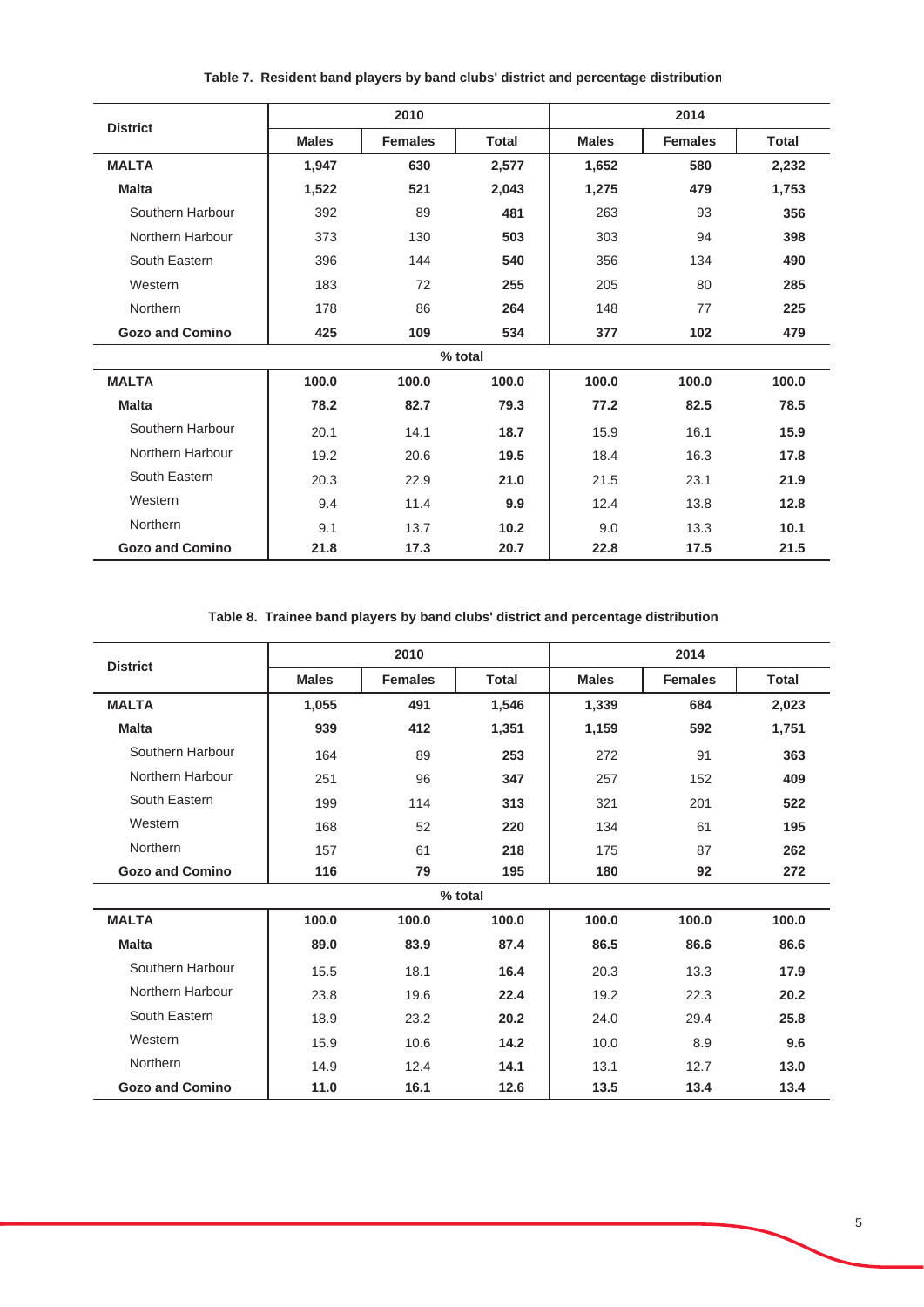|                        |              | 2010           |              |              | 2014           |              |
|------------------------|--------------|----------------|--------------|--------------|----------------|--------------|
| <b>District</b>        | <b>Males</b> | <b>Females</b> | <b>Total</b> | <b>Males</b> | <b>Females</b> | <b>Total</b> |
| <b>MALTA</b>           | 1,317        | 109            | 1,426        | 1,019        | 68             | 1,087        |
| <b>Malta</b>           | 1,199        | 96             | 1,295        | 892          | 59             | 952          |
| Southern Harbour       | 273          | 18             | 291          | 238          | 16             | 254          |
| Northern Harbour       | 460          | 38             | 498          | 219          | 11             | 231          |
| South Eastern          | 235          | 22             | 257          | 211          | 13             | 224          |
| Western                | 143          | 13             | 156          | 154          | 10             | 164          |
| Northern               | 88           | 5              | 93           | 70           | 9              | 79           |
| <b>Gozo and Comino</b> | 118          | 13             | 131          | 127          | 8              | 135          |
|                        |              |                | % total      |              |                |              |
| <b>MALTA</b>           | 100.0        | 100.0          | 100.0        | 100.0        | 100.0          | 100.0        |
| <b>Malta</b>           | 91.0         | 88.1           | 90.8         | 87.6         | 87.7           | 87.6         |
| Southern Harbour       | 20.7         | 16.5           | 20.4         | 23.4         | 23.5           | 23.4         |
| Northern Harbour       | 34.9         | 34.9           | 34.9         | 21.5         | 16.8           | 21.2         |
| South Eastern          | 17.8         | 20.2           | 18.0         | 20.7         | 19.3           | 20.6         |
| Western                | 10.9         | 11.9           | 10.9         | 15.1         | 14.8           | 15.1         |
| Northern               | 6.7          | 4.6            | 6.5          | 6.9          | 13.3           | 7.3          |
| <b>Gozo and Comino</b> | 9.0          | 11.9           | 9.2          | 12.4         | 12.3           | 12.4         |

**Table 9. Band club committee members district and percentage distribution**

**Table 10. Band club other members district and percentage distribution**

| <b>District</b>        |              | 2010           |              |              | 2014           |              |
|------------------------|--------------|----------------|--------------|--------------|----------------|--------------|
|                        | <b>Males</b> | <b>Females</b> | <b>Total</b> | <b>Males</b> | <b>Females</b> | <b>Total</b> |
| <b>MALTA</b>           | 19,312       | 5,273          | 24,585       | 23,661       | 8,172          | 31,833       |
| <b>Malta</b>           | 17,530       | 4,690          | 22,220       | 21,913       | 7,551          | 29,465       |
| Southern Harbour       | 4,129        | 566            | 4,695        | 4,062        | 685            | 4,747        |
| Northern Harbour       | 3,233        | 372            | 3,605        | 3,146        | 462            | 3,608        |
| South Eastern          | 5,106        | 2,516          | 7,622        | 10,921       | 5,227          | 16,148       |
| Western                | 2,946        | 854            | 3,800        | 2,370        | 806            | 3,176        |
| Northern               | 2,116        | 382            | 2,498        | 1,415        | 371            | 1,786        |
| <b>Gozo and Comino</b> | 1,782        | 583            | 2,365        | 1,748        | 621            | 2,368        |
|                        |              |                | % total      |              |                |              |
| <b>MALTA</b>           | 100.0        | 100.0          | 100.0        | 100.0        | 100.0          | 100.0        |
| <b>Malta</b>           | 90.8         | 88.9           | 90.4         | 92.6         | 92.4           | 92.6         |
| Southern Harbour       | 21.4         | 10.7           | 19.1         | 17.2         | 8.4            | 14.9         |
| Northern Harbour       | 16.7         | 7.1            | 14.7         | 13.3         | 5.7            | 11.3         |
| South Eastern          | 26.4         | 47.7           | 31.0         | 46.2         | 64.0           | 50.7         |
| Western                | 15.3         | 16.2           | 15.5         | 10.0         | 9.9            | 10.0         |
| Northern               | 11.0         | 7.2            | 10.2         | 6.0          | 4.5            | 5.6          |
| <b>Gozo and Comino</b> | 9.2          | 11.1           | 9.6          | 7.4          | 7.6            | 7.4          |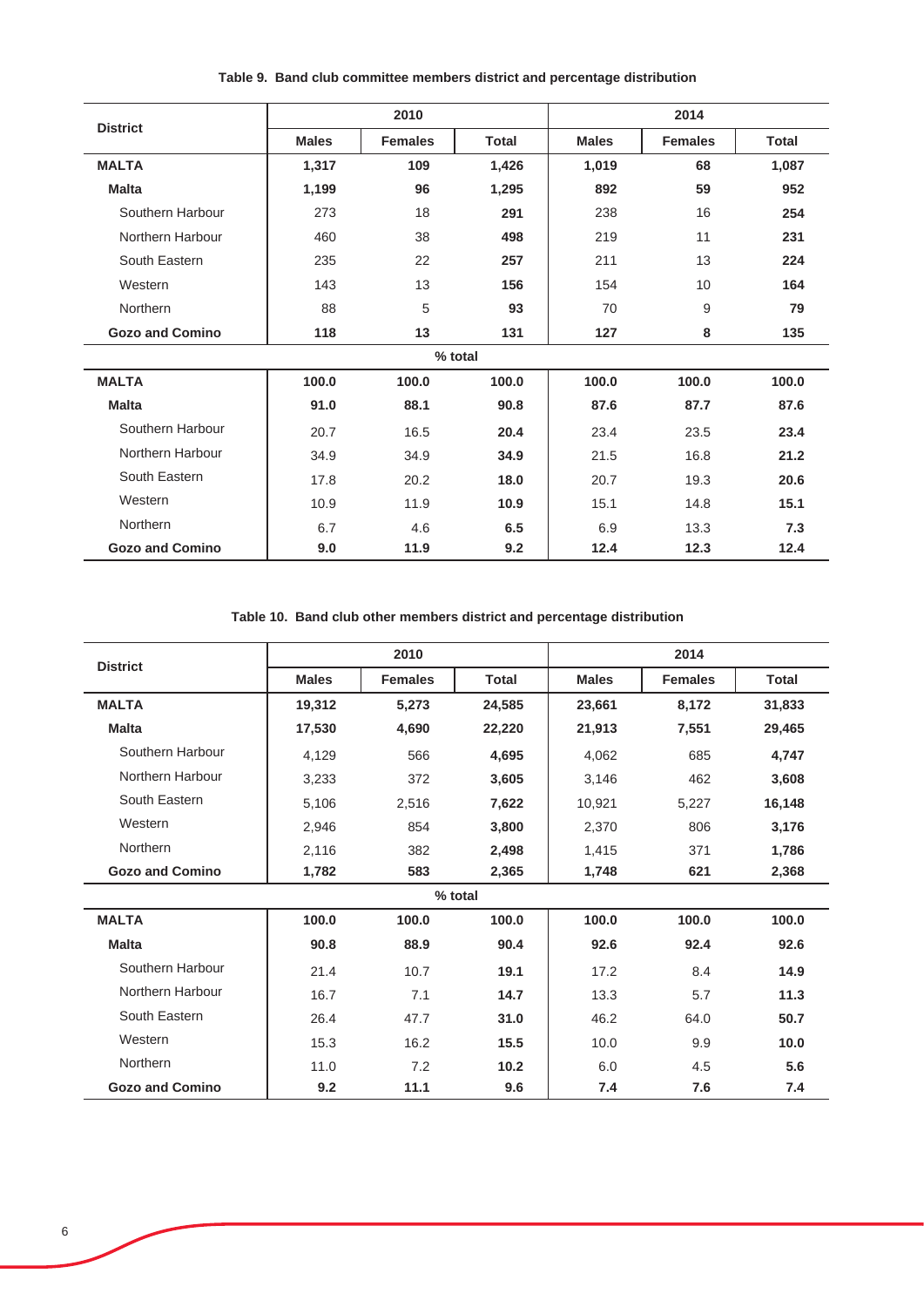| <b>Type of expenditure</b>      | 2010      |               | 2014      |       |  |
|---------------------------------|-----------|---------------|-----------|-------|--|
|                                 | €         | $\frac{0}{0}$ | €         | $\%$  |  |
| Remuneration of <i>bandisti</i> | 1,295,098 | 39.6          | 1,233,075 | 31.1  |  |
| Musical programme               | 205,630   | 6.3           | 180,022   | 4.5   |  |
| Training programme              | 86,145    | 2.6           | 113,030   | 2.9   |  |
| Administrative expenses         | 495,743   | 15.2          | 504,119   | 12.7  |  |
| Interest payable                | 31,553    | 1.0           | 36,106    | 0.9   |  |
| Advertising                     | 31,308    | 1.0           | 333,347*  | 8.4   |  |
| Other expenditure               | 1,123,293 | 34.4          | 1,559,262 | 39.4  |  |
| Total                           | 3,268,770 | 100.0         | 3,958,961 | 100.0 |  |

#### **Table 11. Band club recurrent expenditure**

\* Expenditure on advertising for 2014 is also including certain publications where band clubs advertised.

Note: Taxation and depreciation have been excluded as the data was not deemed reliable for analysis.

| <b>District</b>        |           | 2010    | 2014      |         |  |  |
|------------------------|-----------|---------|-----------|---------|--|--|
|                        | €         | % total | €         | % total |  |  |
| <b>MALTA</b>           | 3,268,770 | 100.0   | 3,958,961 | 100.0   |  |  |
| <b>Malta</b>           | 2,892,101 | 88.5    | 3,627,232 | 91.6    |  |  |
| Southern Harbour       | 702,958   | 21.5    | 1,338,797 | 33.8    |  |  |
| Northern Harbour       | 635,013   | 19.4    | 709,684   | 17.9    |  |  |
| South Eastern          | 793,893   | 24.3    | 829,584   | 21.0    |  |  |
| Western                | 363,586   | 11.1    | 380,349   | 9.6     |  |  |
| <b>Northern</b>        | 396,651   | 12.1    | 368,818   | 9.3     |  |  |
| <b>Gozo and Comino</b> | 376,669   | 11.5    | 331,729   | 8.4     |  |  |

### **Table 12. Band club recurrent expenditure by district**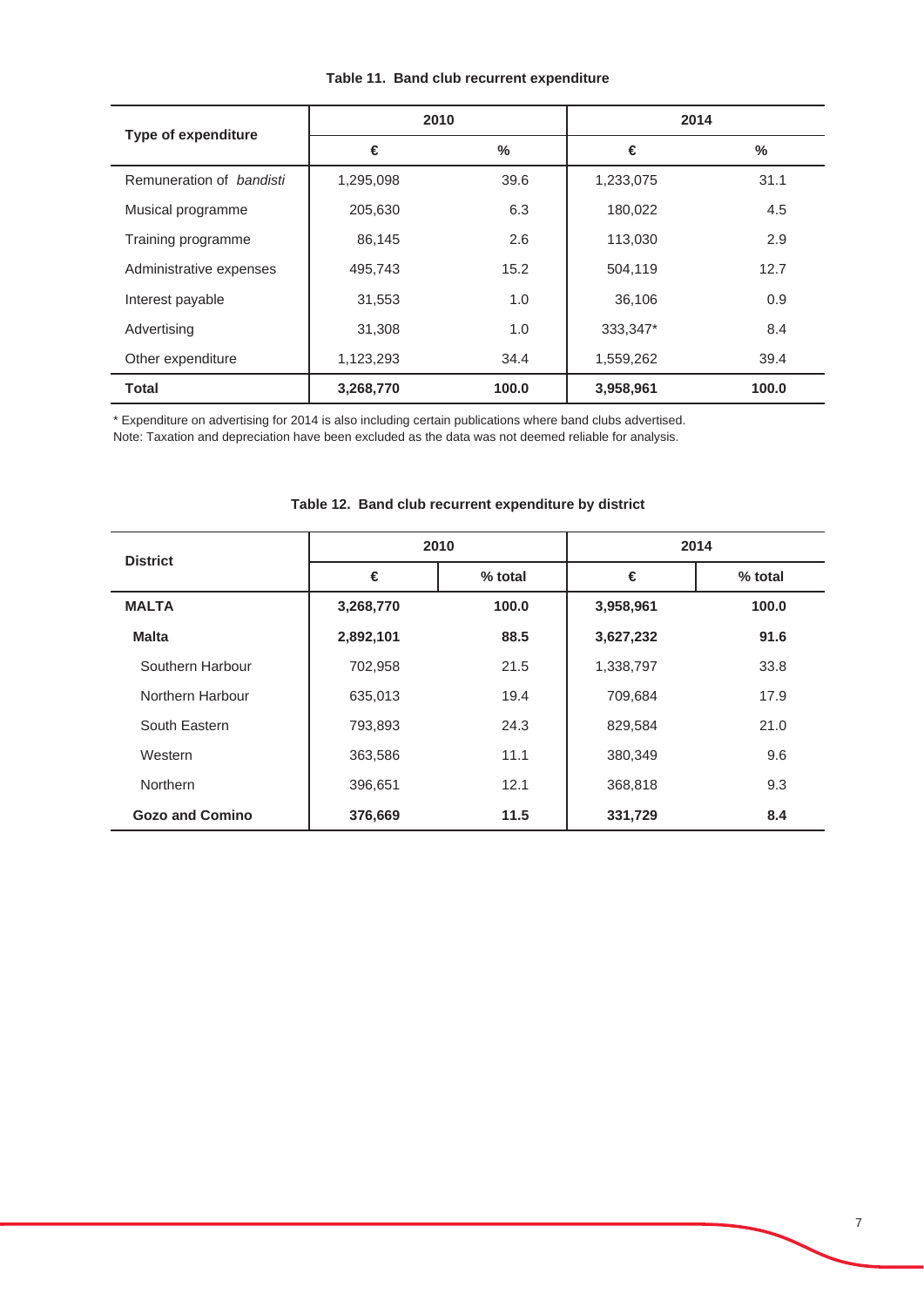### **Table 13. Band club recurrent income**

| <b>Type of Income</b>   | 2010      |       | 2014      |       |
|-------------------------|-----------|-------|-----------|-------|
|                         | €         | $\%$  | €         | %     |
| <b>Donations</b>        | 909,586   | 31.4  | 764,383   | 20.7  |
| Fund raising activities | 530,783   | 18.3  | 732,934   | 19.8  |
| Advertisements          | 263,237   | 9.1   | 269,449   | 7.3   |
| Income from interest    | 65,806    | 2.3   | 67,601    | 1.8   |
| Other services          | 461,619   | 15.9  | 598,286   | 16.2  |
| Other income*           | 669,828   | 23.1  | 1,261,750 | 34.2  |
| <b>Total</b>            | 2,900,859 | 100.0 | 3,694,403 | 100.0 |

\* Other income for 2014 is also including EU Funding

## **Table 14. Band clubs recurrent income by region and district**

| <b>District</b>        | 2010      |       | 2014      |               |
|------------------------|-----------|-------|-----------|---------------|
|                        | €         | %     | €         | $\frac{0}{0}$ |
| <b>MALTA</b>           | 2,900,859 | 100.0 | 3,694,403 | 100.0         |
| <b>Malta</b>           | 2,581,027 | 89.0  | 3,216,621 | 87.1          |
| Southern Harbour       | 589,573   | 20.3  | 638,380   | 17.3          |
| Northern Harbour       | 516,510   | 17.8  | 813,584   | 22.0          |
| South Eastern          | 791,698   | 27.3  | 994,578   | 26.9          |
| Western                | 352,432   | 12.1  | 426,713   | 11.6          |
| <b>Northern</b>        | 330,814   | 11.4  | 343,367   | 9.3           |
| <b>Gozo and Comino</b> | 319,832   | 11.0  | 477,782   | 12.9          |